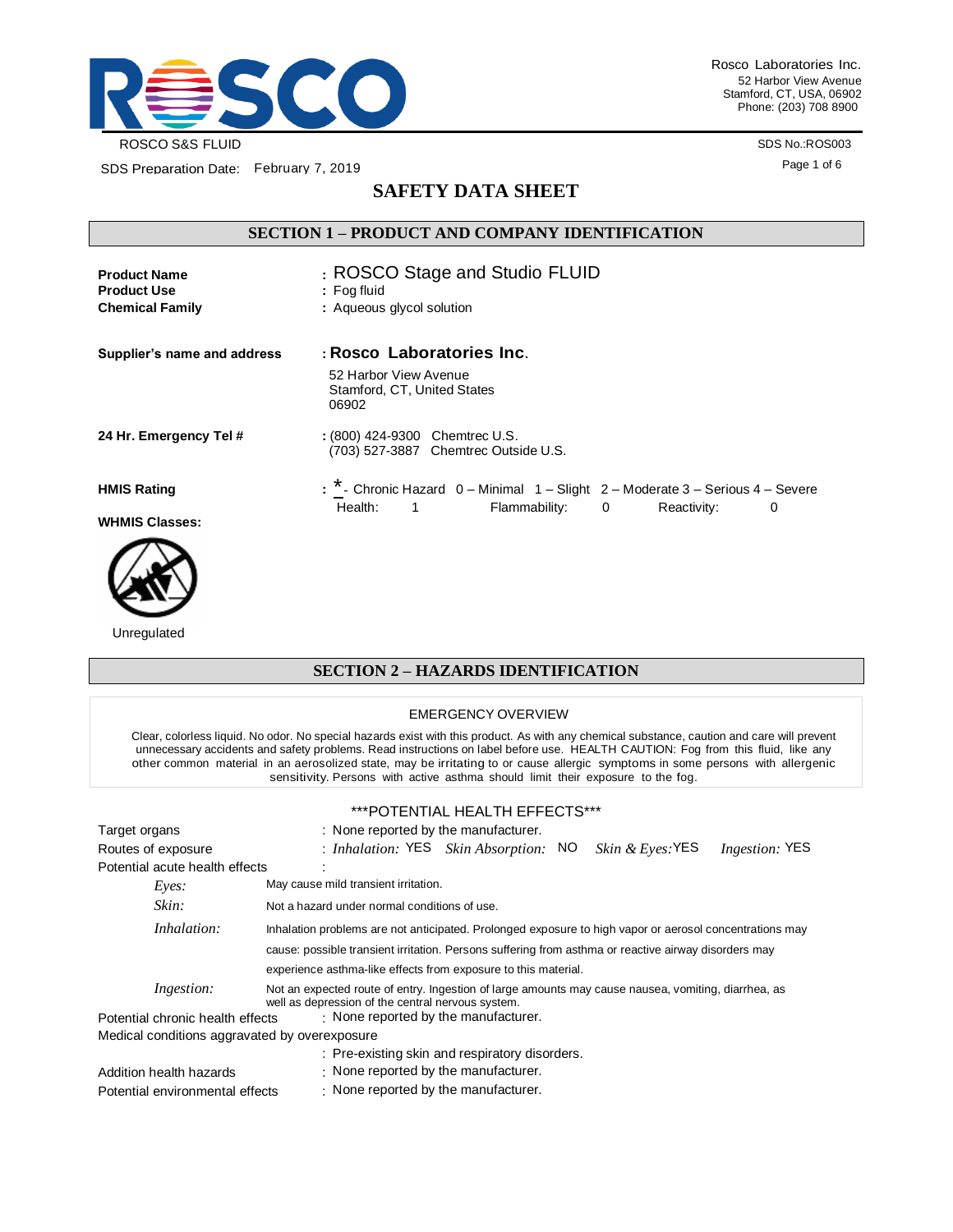

SDS Preparation Date: February 7, 2019

SDS No.:ROS003

Page 2 of 6

## **SECTION 3 – COMPOSITION/INFORMATION ON INGREDIENTS**

|                    |           |            | <b>ACGIH TLV</b>  |             | <b>OSHA PEL</b>                          |             |
|--------------------|-----------|------------|-------------------|-------------|------------------------------------------|-------------|
| Ingredients        | CAS#      | % (weight) | <b>TWA</b>        | <b>STEL</b> | PEL                                      | <b>STEL</b> |
| Water              | 7732-18-5 | N/Av       | N/Av              | N/Av        | N/Av                                     | N/Av        |
| Triethylene glycol | 112-27-6  | N/Av       | N/Av              | N/Av        | N/Av                                     | N/Av        |
| Propylene glycol   | 57-55-6   | N/Av       | $10 \text{ mg/m}$ | N/Av        | 50 ppm(total)<br>; 10 mg/m3<br>(aerosol) | N/Av        |

\* Note: The ACGIH TLV listed above for the following ingredient(s) is an AIHA WEEL: Propylene glycol

Oxidizing properties : None known or reported by the manufacturer.

|                                                                                             |                                                  | <b>SECTION 4 - FIRST AID MEASURES</b>                                                                                                                                                                                                               |
|---------------------------------------------------------------------------------------------|--------------------------------------------------|-----------------------------------------------------------------------------------------------------------------------------------------------------------------------------------------------------------------------------------------------------|
| Inhalation                                                                                  | attention.                                       | : Inhalation problems are not anticipated. Remove exposed person to fresh air if adverse<br>effects, such as breathing difficulty arise. If irritation persists, seek prompt medical                                                                |
| Skin contact                                                                                | persist.                                         | : Flush skin with large amounts of water. Take off contaminated clothing and shoes<br>immediately. Wash affected areas with soap and water. Wash clothing and<br>decontaminate shoes before reuse. Obtain medical attention if symptoms develop and |
| Eye contact                                                                                 | seek prompt medical attention.                   | : Rinse immediately with plenty of water for at least 15 minutes. Lift upper and lower<br>lids during flushing to ensure complete removal of chemical. If irritation persists,                                                                      |
| Ingestion                                                                                   | water. Keep at rest.                             | : Do NOT induce vomiting. Call a physician or Poison Control Centre immediately.<br>Never give anything by mouth to an unconscious person. Drink 1 or 2 glasses of                                                                                  |
| Notes for physician                                                                         | : Low degree of toxicity. Treat symptomatically. |                                                                                                                                                                                                                                                     |
|                                                                                             |                                                  | <b>SECTION 5 - FIRE FIGHTING MEASURES</b>                                                                                                                                                                                                           |
| Fire hazards/conditions of flammability: Not flammable under normal conditions of handling. |                                                  |                                                                                                                                                                                                                                                     |
| Flammability classification (OSHA 29 CFR 1910. 1200)                                        |                                                  |                                                                                                                                                                                                                                                     |
|                                                                                             | : Not flammable.                                 |                                                                                                                                                                                                                                                     |
| Flash point                                                                                 | : Not available.                                 |                                                                                                                                                                                                                                                     |
| Flash point Method                                                                          | : Not available.                                 | Auto-ignition temperature : Not available.                                                                                                                                                                                                          |
| Lower flammable limit (% by vol.)                                                           | : Not available.                                 | Upper flammable limit (% by vol.)                                                                                                                                                                                                                   |
|                                                                                             |                                                  | : Not available                                                                                                                                                                                                                                     |
| Suitable extinguishing media                                                                |                                                  | : Dry chemical, alcohol foam, carbon dioxide, or water spray. Halogenated compounds.                                                                                                                                                                |
| Explosion data: Sensitivity to mechanical impact / static discharge                         |                                                  |                                                                                                                                                                                                                                                     |
|                                                                                             |                                                  | : Not expected to be sensitive to mechanical impact or static discharge.                                                                                                                                                                            |
| Special fire-fighting procedures/equipment                                                  |                                                  |                                                                                                                                                                                                                                                     |
|                                                                                             |                                                  | : Firefighters should wear full-face, self-contained breathing apparatus (MSHA / NIOSH<br>approved or the equivalent) and impervious clothing.                                                                                                      |
| Hazardous combustion products                                                               |                                                  | : Carbon dioxide, carbon monoxide and other unidentified organic compounds.                                                                                                                                                                         |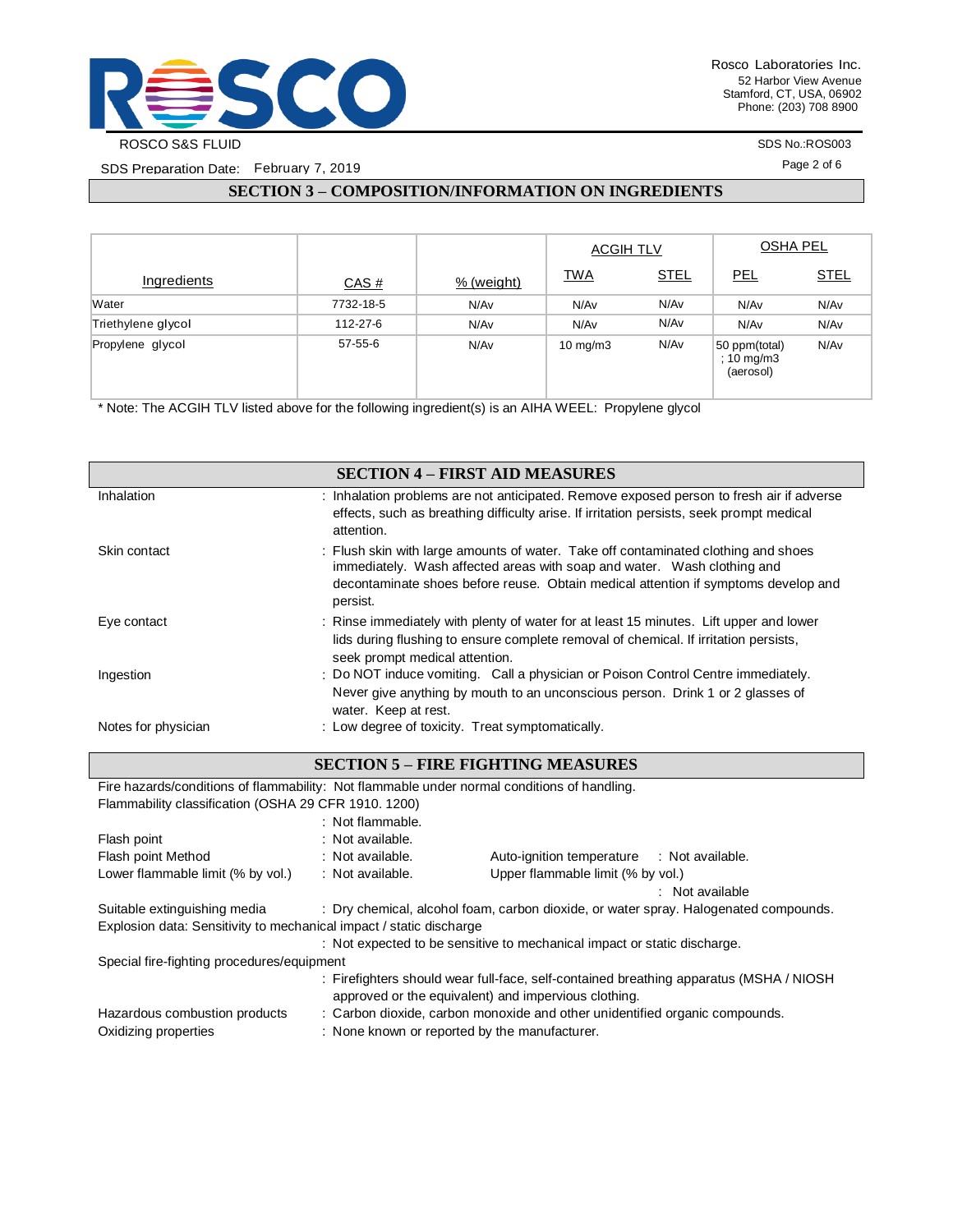

Rosco Laboratories Inc. 52 Harbor View Avenue Stamford, CT, USA, 06902 Phone: (203) 708 8900

ROSCO S&S FLUID

SDS Preparation Date: February 7, 2019

SDS No.:ROS003

Page 3 of 6

|                           | <b>SECTION 6 - ACCIDENTAL RELEASE MEASURES</b>                                                                                                                                                                                                                                                                                                                                                            |
|---------------------------|-----------------------------------------------------------------------------------------------------------------------------------------------------------------------------------------------------------------------------------------------------------------------------------------------------------------------------------------------------------------------------------------------------------|
| Personal precautions      | : Wear suitable protective clothing (see Section 8).                                                                                                                                                                                                                                                                                                                                                      |
| Environmental precautions | : If necessary, dike well ahead of the spill to prevent runoff into drains, sewers, or any<br>natural waterway or drinking supply.                                                                                                                                                                                                                                                                        |
| Spill response/cleanup    | : Evacuate personnel to safe areas. Restrict access to area until completion of clean-up.<br>Recover free liquid or cover with inert absorbent material and place into appropriate<br>container for disposal. Dispose in accordance with all applicable federal, state,<br>provincial and local regulations. Contact your local, state, provincial or federal<br>environmental agency for specific rules. |
| Containment               | : Recover free liquid or cover with inert absorbent material and place into appropriate<br>container for disposal. Dispose in accordance with all applicable federal, state,<br>provincial and local regulations. Contact your local, state, provincial or federal<br>environmental agency for specific rules.                                                                                            |

|                                                       | <b>SECTION 7 - HANDLING AND STORAGE</b>                                                                                                                                                                                                                                                                                      |
|-------------------------------------------------------|------------------------------------------------------------------------------------------------------------------------------------------------------------------------------------------------------------------------------------------------------------------------------------------------------------------------------|
| Safe Handling procedures                              | : Do not ingest. Do not inhale aerosol. Avoid contact with skin and eyes. Keep containers<br>tightly closed when not in use. Use with adequate ventilation. Avoid breathing vapors.                                                                                                                                          |
| Storage requirements                                  | : Store in a cool, dry, well-ventilated area. Inspect periodically for damage or leaks. Do not<br>store near any incompatible materials (see Section 10). Do not freeze. Keep container<br>tightly closed when not in use. Keep away from children. Do not store near food,<br>foodstuffs, drugs, or potable water supplies. |
| Incompatible materials<br>Special packaging materials | : Strong oxidizing agents and acids.<br>: Liquid-proof glass, plastic or non-corrodible metal containers are recommended.                                                                                                                                                                                                    |

### **SECTION 8 – EXPOSURE CONTROLS AND PERSONAL PROTECTION**

|                                | Ventilation and engineering measures: General mechanical ventilation is sufficient for use with this product. Local ventilation is<br>recommended if the product is misted or used in a confined space, or if the TLV is<br>exceeded. |
|--------------------------------|---------------------------------------------------------------------------------------------------------------------------------------------------------------------------------------------------------------------------------------|
| Respiratory protection         | : None required under normal conditions. If the TLV is exceeded, a NIOSH/MSHA-<br>approved respirator is advised.                                                                                                                     |
| Skin protection                | : None required under normal conditions. Gloves of natural rubber or polyvinyl chloride-<br>coated gloves are recommended.                                                                                                            |
| Eye / face protection          | : None required under normal conditions. If splashing might occur, wear eye protection<br>such as safety glasses with side shields.                                                                                                   |
| Other protective equipment     | : Emergency showers and eyewash facilities should be nearby.                                                                                                                                                                          |
| General hygiene considerations | : Wash hands before breaks and immediately after handling the product. Wash hands<br>before breaks and at the end of workday.                                                                                                         |

| <b>SECTION 9 - PHYSICAL AND CHEMICAL PROPERTIES</b> |                         |                                           |                            |
|-----------------------------------------------------|-------------------------|-------------------------------------------|----------------------------|
| Physical state                                      | : Liquid.               | Appearance                                | : Clear, colorless liquid. |
| Odor                                                | : Faint odor.           | Odor threshold                            | : Not available.           |
| pH                                                  | $: 7.0$ (approximately) |                                           |                            |
| Boiling point                                       | : $100 - 234.3$ °C      | Specific gravity                          | $: 1.12$ (approximately)   |
| Melting/Freezing point                              | : Not available         | Coefficient of water/oil distribution     |                            |
|                                                     |                         |                                           | : Not available.           |
| Vapor pressure (mmHg @20°C/68°F): 8.40              |                         | Solubility in water                       | : Soluble.                 |
| Vapor density $(Air = 1)$                           | : Not available.        | Evaporation rate (n-Butyl acetate = $1$ ) |                            |
|                                                     |                         |                                           | : 0.01                     |
| Volatile organic Compounds (VOC's) (lbs/gal. g/l)   | : Not available.        | Volatiles (% by weight)                   | : Not available.           |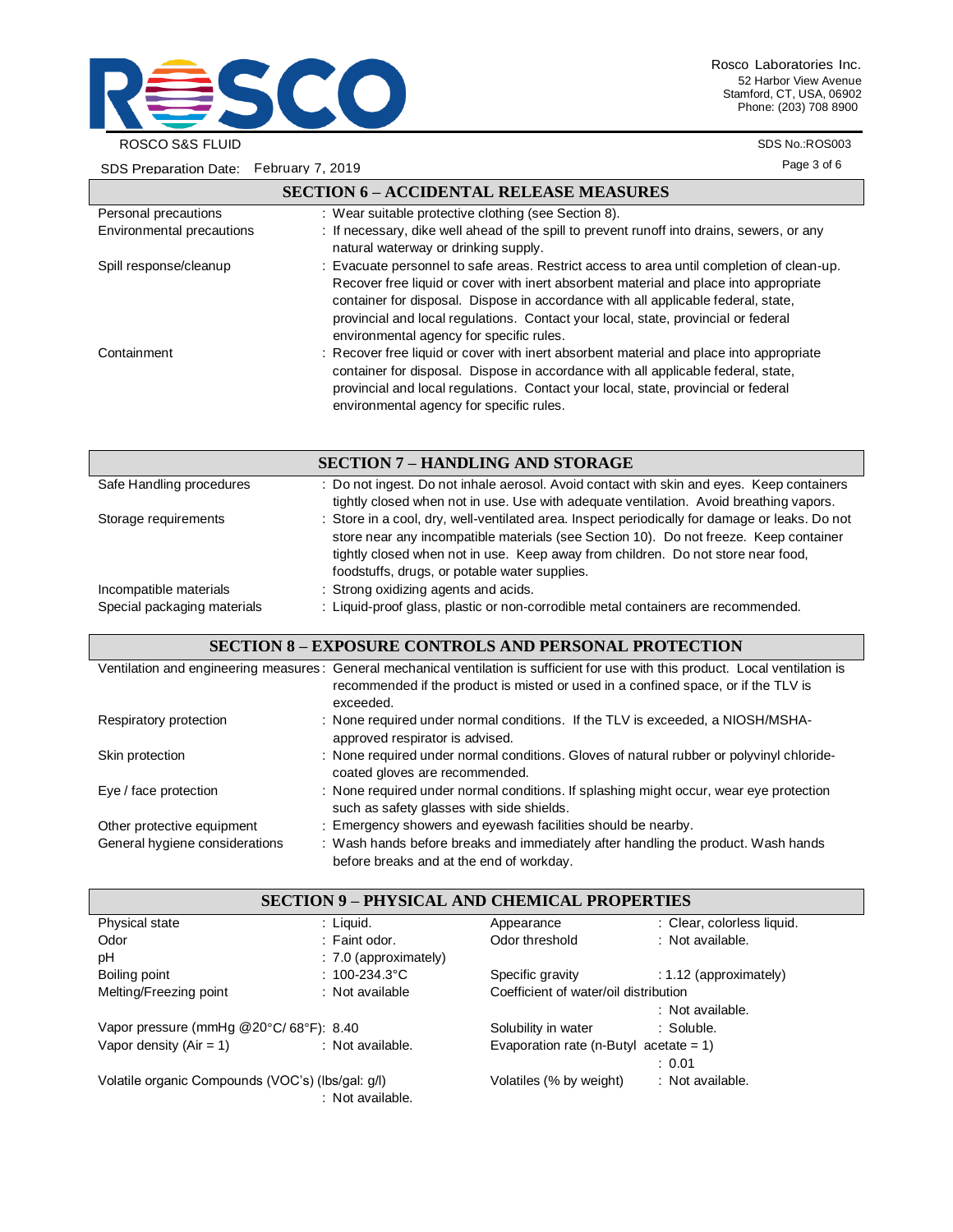

Rosco Laboratories Inc. 52 Harbor View Avenue Stamford, CT, USA, 06902 Phone: (203) 708 8900

ROSCO S&S FLUID

SDS No.:ROS003

Page 4 of 6

| SDS Preparation Date: February 7, 2019 |                         |
|----------------------------------------|-------------------------|
| Viscosity                              | : Not available.        |
| Special Remarks On Fire Hazards        | : Not flammable under r |

normal conditions of use.

### **SECTION 10 – REACTIVITY AND STABILITY DATA**

| Stability and reactivity               | : Stable under normal conditions.                                                   |
|----------------------------------------|-------------------------------------------------------------------------------------|
| Hazardous polymerization               | : Will not occur.                                                                   |
| Conditions to avoid                    | : Combination with strong oxidizers and/or acids may cause explosive decomposition. |
| Materials to Avoid and Incompatibility |                                                                                     |
|                                        | : Strong oxidizing agents and acids.                                                |
| Hazardous decomposition products       | : Carbon monoxide, carbon dioxide, aldehydes, ketones, and hydrocarbons.            |

# **SECTION 11 – TOXICOLOGICAL INFORMATION**

|                                                                                                                                                                          | $LC_{50}(4hr)$                                                                                                                                                                                                                                                                                                                                                                                                                      | LD <sub>50</sub>   |                         |
|--------------------------------------------------------------------------------------------------------------------------------------------------------------------------|-------------------------------------------------------------------------------------------------------------------------------------------------------------------------------------------------------------------------------------------------------------------------------------------------------------------------------------------------------------------------------------------------------------------------------------|--------------------|-------------------------|
| Ingredients                                                                                                                                                              | inh, rat                                                                                                                                                                                                                                                                                                                                                                                                                            | <u>oral</u>        | dermal                  |
| Water                                                                                                                                                                    | N/Av                                                                                                                                                                                                                                                                                                                                                                                                                                | $>90$ mL/kg (rat)  | N/Av                    |
| Triethylene glycol                                                                                                                                                       | N/Av                                                                                                                                                                                                                                                                                                                                                                                                                                | 12,800 mg/kg (rat) | $22,460$ mg/kg (rabbit) |
| Propylene glycol                                                                                                                                                         | N/Av                                                                                                                                                                                                                                                                                                                                                                                                                                | 20,000 mg/kg (rat) | 20,800 mg/kg (rabbit)   |
| Toxicological data                                                                                                                                                       | : Low order of toxicity for normal industrial handling.                                                                                                                                                                                                                                                                                                                                                                             |                    |                         |
| Carcinogenic status<br>Reproductive effects<br>Teratogenicity<br>Mutagenicity<br>Reproductive effects<br>Irritancy<br>Sensitization to material<br>Synergistic materials | : No components are listed as carcinogens by ACGIH, IARC, OSHA or NTP.<br>: Not expected to have other reproductive effects.<br>: Not expected to be a teratogen.<br>: Not expected to be mutagenic in humans.<br>: Not expected to have other reproductive effects.<br>: Direct contact may cause mild eye irritation. Possible inhalation irritant.<br>: Not expected to be a sensitizer.<br>: None reported by the manufacturer. |                    |                         |

| <b>SECTION 12 - ECOLOGICAL INFORMATION</b>  |                                                                                                                                                                                                                                                                              |  |
|---------------------------------------------|------------------------------------------------------------------------------------------------------------------------------------------------------------------------------------------------------------------------------------------------------------------------------|--|
| Environmental effects                       | : None known or reported by the manufacturer. However, it is recommended not to allow<br>the material to enter the environment.                                                                                                                                              |  |
| Important environmental characteristics     |                                                                                                                                                                                                                                                                              |  |
|                                             | : Expected to be ultimately biodegradable.                                                                                                                                                                                                                                   |  |
| Ecotoxicological                            | : Not expected to be harmful to aquatic organisms. The bioconcentration potential is low.                                                                                                                                                                                    |  |
| <b>SECTION 13 – DISPOSAL CONSIDERATIONS</b> |                                                                                                                                                                                                                                                                              |  |
| Handling for Disposal                       | : See Section 7 (Handling and Storage) section for further details.                                                                                                                                                                                                          |  |
| Methods of Disposal                         | : Contact waste disposal services. Dispose in accordance with all applicable federal, state,<br>provincial and local regulations. Contact your local, state, provincial or federal<br>environmental agency for specific rules. Do not reuse container except for storage and |  |

shipment of the original product.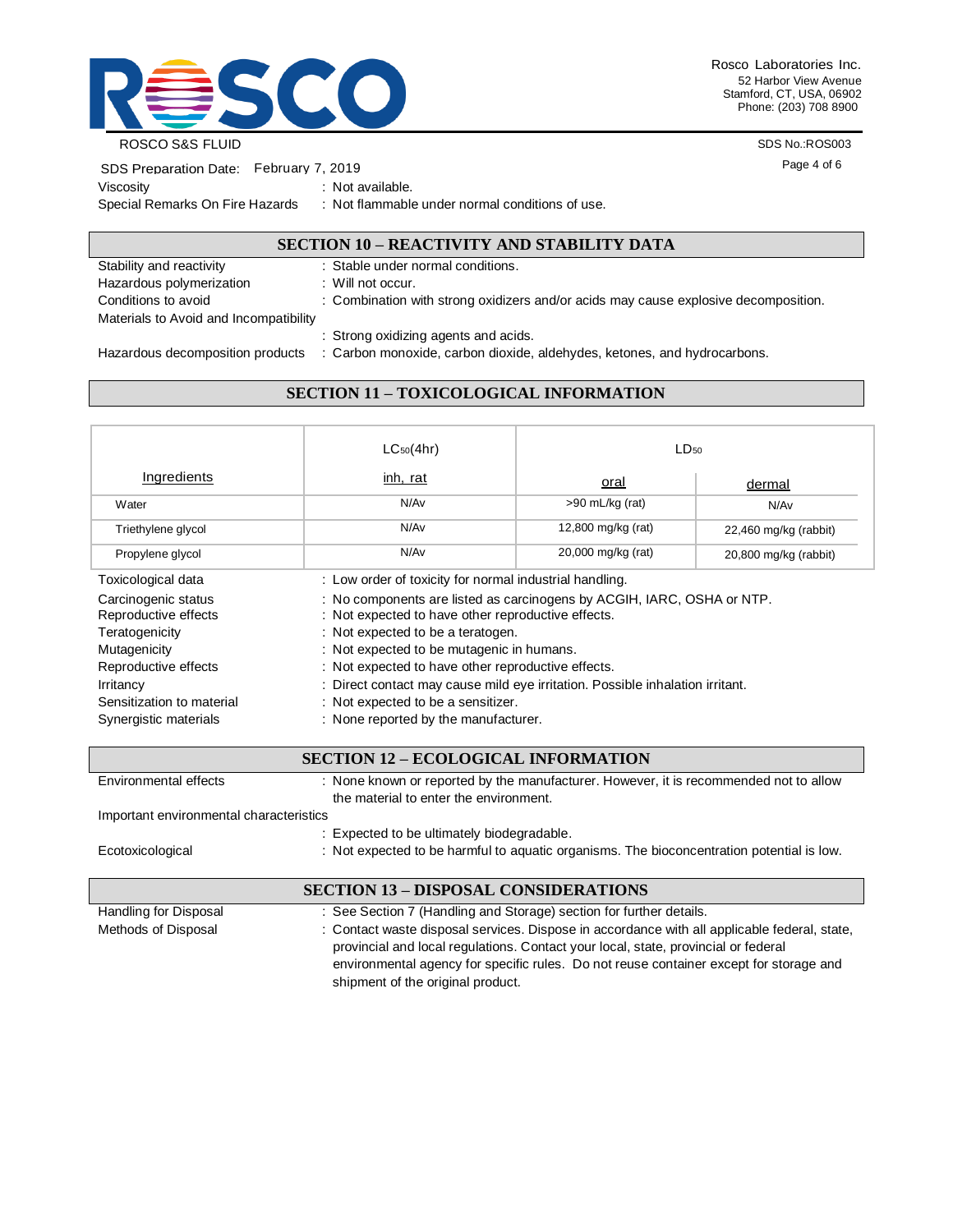

SDS No.:ROS003

Page 5 of 6

SDS Preparation Date: February 7, 2019

#### **SECTION 14 – TRANSPORTATION INFORMATION**

| Regulatory<br>Information                     | <b>UN Number</b> | Shipping Name  | Class         | Packing<br>Group | Label |
|-----------------------------------------------|------------------|----------------|---------------|------------------|-------|
| <b>TDG</b>                                    | None             | Not regulated. | Not regulated | -None-           |       |
| <b>TDG</b><br>Additional<br>information       | None.            |                |               |                  |       |
| 49CFR/DOT                                     | None             | Not regulated. | Not regulated | -None-           |       |
| 49CFR/DOT<br>Additional<br>information        | None.            |                |               |                  |       |
| <b>ICAO/IATA</b>                              | None             | Not regulated. | Not regulated | -None-           |       |
| <b>ICAO/IATA</b><br>Additional<br>information | None.            |                |               |                  |       |
| <b>IMDG</b>                                   | None             | Not regulated. | Not regulated | -None-           |       |
| <b>IMDG</b><br>Additional<br>information      | None.            |                |               |                  |       |

#### **SECTION 15 – REGULATORY INFORMATION**

US Federal Information:

TSCA: All listed ingredients appear on the Toxic Substances Control Act (TSCA) inventory.

SARA Section 313: This material is not subject to SARA notification requirements, since it does not contain any Toxic Chemical Constituents above de minimus concentrations.

US State Right to Know Laws:

California Proposition 65: To the best of our knowledge, this product does not contain any chemicals known to the State of California to cause cancer or reproductive harm.

#### Canadian Regulations:

Canadian Environmental Protection Act (CEPA) information: All ingredients listed appear on the Domestic Substances List (DSL).

Canadian WHMIS Classification: Class D2B (Materials Causing Other Toxic Effects, Toxic Material)

This product has been classified according to the hazard criteria of the CPR and the SDS contains all of the information required by the CPR.